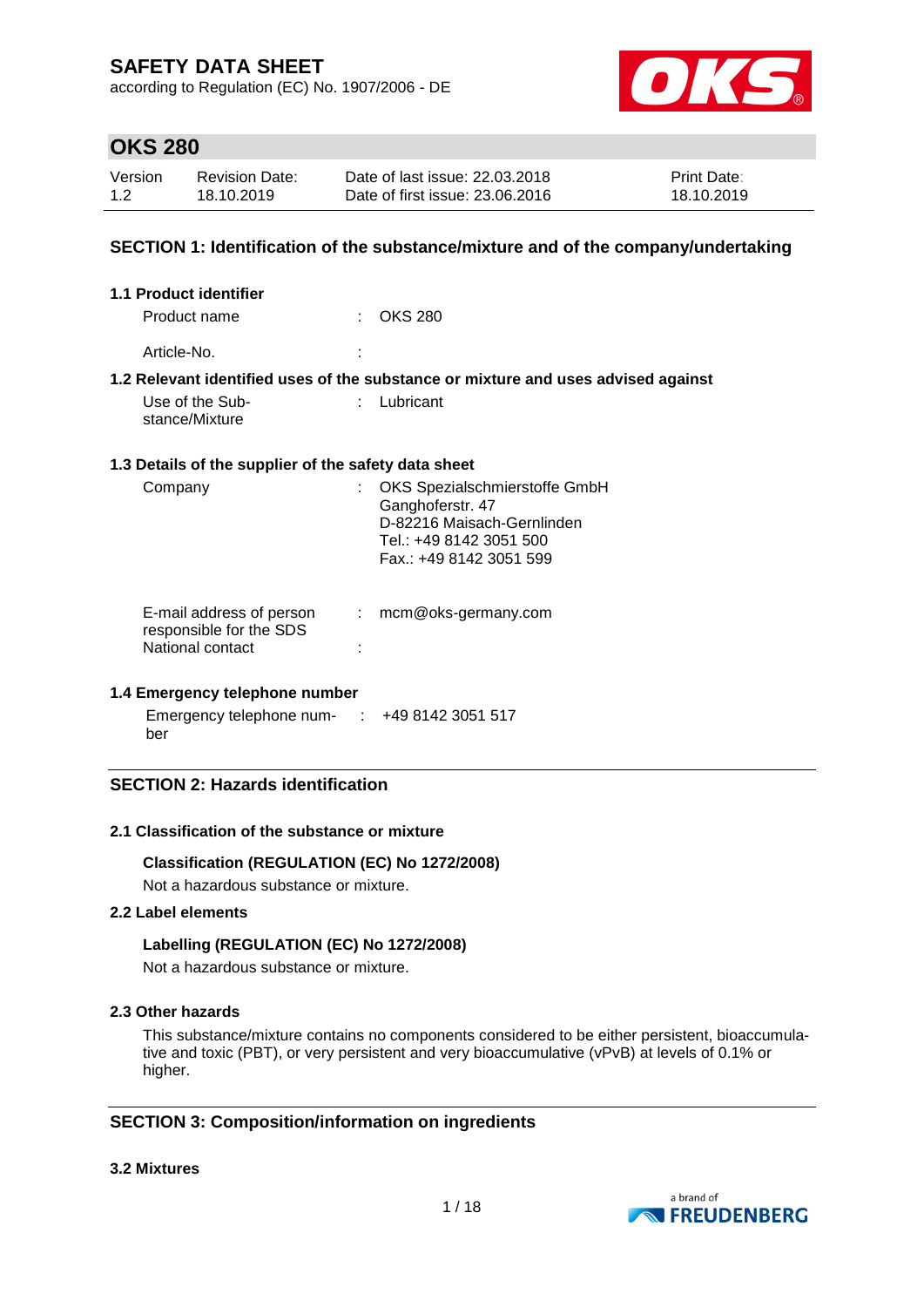according to Regulation (EC) No. 1907/2006 - DE



# **OKS 280**

| Version | <b>Revision Date:</b> | Date of last issue: 22.03.2018  | <b>Print Date:</b> |
|---------|-----------------------|---------------------------------|--------------------|
| 1.2     | 18.10.2019            | Date of first issue: 23,06,2016 | 18.10.2019         |
|         |                       |                                 |                    |

Chemical nature : Mineral oil.

solid lubricant lithium soap

#### **Components**

| Chemical name                                                                             | CAS-No.<br>EC-No.<br>Index-No.<br><b>Registration number</b>         | Classification | Concentration<br>limits<br>M-Factor<br><b>Notes</b> | Concentration<br>(% w/w) |
|-------------------------------------------------------------------------------------------|----------------------------------------------------------------------|----------------|-----------------------------------------------------|--------------------------|
| Substances with a workplace exposure limit :                                              |                                                                      |                |                                                     |                          |
| Distillates (petroleum),<br>solvent-dewaxed<br>heavy paraffinic;<br>Baseoil - unspecified | 64742-65-0<br>265-169-7<br>649-474-00-6<br>01-2119471299-27-<br>XXXX | Not classified | Note L                                              | $>= 30 - 50$             |
| Distillates (petroleum),<br>hydrotreated heavy<br>paraffinic; Baseoil -<br>unspecified    | 64742-54-7<br>265-157-1<br>649-467-00-8<br>01-2119484627-25-<br>XXXX | Not classified | Note L                                              | $>= 1 - < 10$            |

For explanation of abbreviations see section 16.

### **SECTION 4: First aid measures**

#### **4.1 Description of first aid measures**

| If inhaled              | tion.           | : Remove person to fresh air. If signs/symptoms continue, get<br>medical attention.<br>Keep patient warm and at rest.<br>If breathing is irregular or stopped, administer artificial respira- |
|-------------------------|-----------------|-----------------------------------------------------------------------------------------------------------------------------------------------------------------------------------------------|
| In case of skin contact | ical attention. | : Remove contaminated clothing. If irritation develops, get med-<br>Wash off with soap and water.                                                                                             |
| In case of eye contact  |                 | : Rinse immediately with plenty of water, also under the eyelids,<br>for at least 10 minutes.<br>If eye irritation persists, consult a specialist.                                            |
| If swallowed            |                 | $\therefore$ Move the victim to fresh air.<br>Do not induce vomiting without medical advice.                                                                                                  |

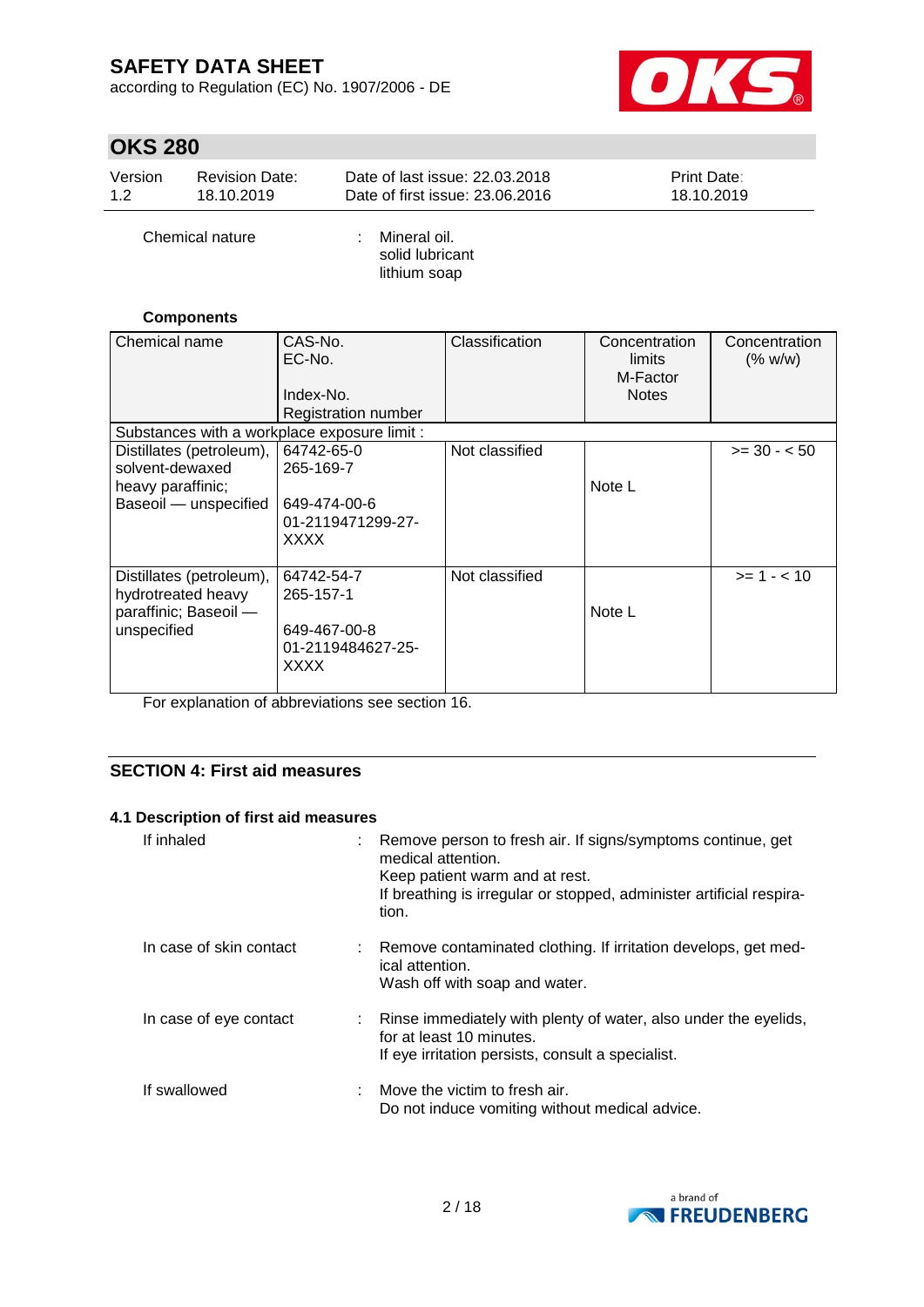according to Regulation (EC) No. 1907/2006 - DE



### **OKS 280**

| Version<br>1.2 | <b>Revision Date:</b><br>18.10.2019                       |            | Date of last issue: 22,03,2018<br>Date of first issue: 23.06.2016              | Print Date:<br>18.10.2019 |
|----------------|-----------------------------------------------------------|------------|--------------------------------------------------------------------------------|---------------------------|
|                |                                                           |            | 4.2 Most important symptoms and effects, both acute and delayed                |                           |
|                | Symptoms                                                  |            | No information available.                                                      |                           |
| <b>Risks</b>   |                                                           |            | None known.                                                                    |                           |
|                |                                                           |            | 4.3 Indication of any immediate medical attention and special treatment needed |                           |
|                | Treatment                                                 |            | No information available.                                                      |                           |
|                |                                                           |            |                                                                                |                           |
|                | <b>SECTION 5: Firefighting measures</b>                   |            |                                                                                |                           |
|                | 5.1 Extinguishing media                                   |            |                                                                                |                           |
|                | Suitable extinguishing media                              | $\sim$ 100 | Use water spray, alcohol-resistant foam, dry chemical or car-<br>bon dioxide.  |                           |
| media          | Unsuitable extinguishing                                  |            | : High volume water jet                                                        |                           |
|                | 5.2 Special hazards arising from the substance or mixture |            |                                                                                |                           |
| fighting       | Specific hazards during fire-                             |            | Fire may cause evolution of:<br>Carbon oxides                                  |                           |

Special protective equipment :

### **SECTION 6: Accidental release measures**

#### **6.1 Personal precautions, protective equipment and emergency procedures**

Further information : Standard procedure for chemical fires.

Metal oxides Sulphur oxides

In the event of fire, wear self-contained breathing apparatus. Use personal protective equipment. Exposure to decomposi-

tion products may be a hazard to health.

| Personal precautions | : Evacuate personnel to safe areas.<br>Use the indicated respiratory protection if the occupational |
|----------------------|-----------------------------------------------------------------------------------------------------|
|                      | exposure limit is exceeded and/or in case of product release<br>(dust).                             |
|                      | Do not breathe vapours, aerosols.                                                                   |
|                      | Refer to protective measures listed in sections 7 and 8.                                            |
|                      |                                                                                                     |

#### **6.2 Environmental precautions**

**5.3 Advice for firefighters**

for firefighters

| Environmental precautions | Try to prevent the material from entering drains or water    |
|---------------------------|--------------------------------------------------------------|
|                           | courses.                                                     |
|                           | Local authorities should be advised if significant spillages |

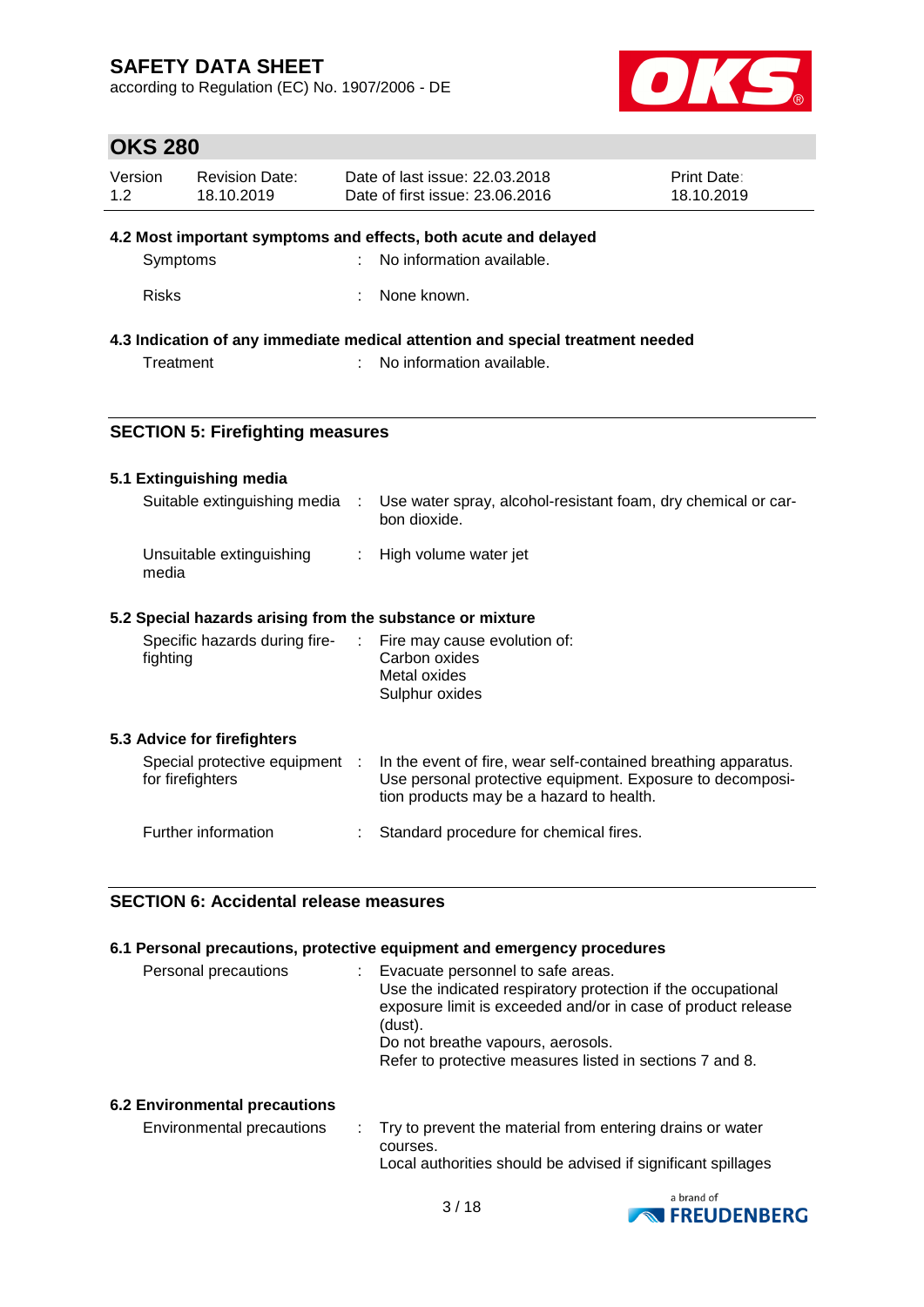according to Regulation (EC) No. 1907/2006 - DE



# **OKS 280**

| Version | Revision Date: | Date of last issue: 22.03.2018  | <b>Print Date:</b> |
|---------|----------------|---------------------------------|--------------------|
| 1.2     | 18.10.2019     | Date of first issue: 23,06,2016 | 18.10.2019         |

cannot be contained.

### **6.3 Methods and material for containment and cleaning up**

Methods for cleaning up : Clean up promptly by sweeping or vacuum. Keep in suitable, closed containers for disposal.

#### **6.4 Reference to other sections**

For personal protection see section 8.

### **SECTION 7: Handling and storage**

#### **7.1 Precautions for safe handling**

| Advice on safe handling                                          |      | For personal protection see section 8.<br>Smoking, eating and drinking should be prohibited in the ap-<br>plication area.<br>Wash hands and face before breaks and immediately after<br>handling the product.                                                                                                                  |
|------------------------------------------------------------------|------|--------------------------------------------------------------------------------------------------------------------------------------------------------------------------------------------------------------------------------------------------------------------------------------------------------------------------------|
| Hygiene measures                                                 |      | Wash face, hands and any exposed skin thoroughly after<br>handling.                                                                                                                                                                                                                                                            |
| 7.2 Conditions for safe storage, including any incompatibilities |      |                                                                                                                                                                                                                                                                                                                                |
| Requirements for storage<br>areas and containers                 | di l | Store in original container. Keep container closed when not in<br>use. Keep in a dry, cool and well-ventilated place. Containers<br>which are opened must be carefully resealed and kept upright<br>to prevent leakage. Store in accordance with the particular<br>national regulations. Keep in properly labelled containers. |
| Storage class (TRGS 510)                                         |      | : 11, Combustible Solids                                                                                                                                                                                                                                                                                                       |
| 7.3 Specific end use(s)                                          |      |                                                                                                                                                                                                                                                                                                                                |
| Specific use(s)                                                  |      | Specific instructions for handling, not required.                                                                                                                                                                                                                                                                              |
|                                                                  |      |                                                                                                                                                                                                                                                                                                                                |

### **SECTION 8: Exposure controls/personal protection**

#### **8.1 Control parameters**

#### **Occupational Exposure Limits**

| Components                                                                                      | CAS-No.    | Value type (Form<br>of exposure) | Control parameters | <b>Basis</b>                     |
|-------------------------------------------------------------------------------------------------|------------|----------------------------------|--------------------|----------------------------------|
| Distillates (petrole-<br>um), solvent-<br>dewaxed heavy<br>paraffinic; Baseoil<br>- unspecified | 64742-65-0 | AGW (Vapour<br>and aerosols)     | $5 \text{ mg/m}$ 3 | DE TRGS<br>900<br>$(2018-06-07)$ |

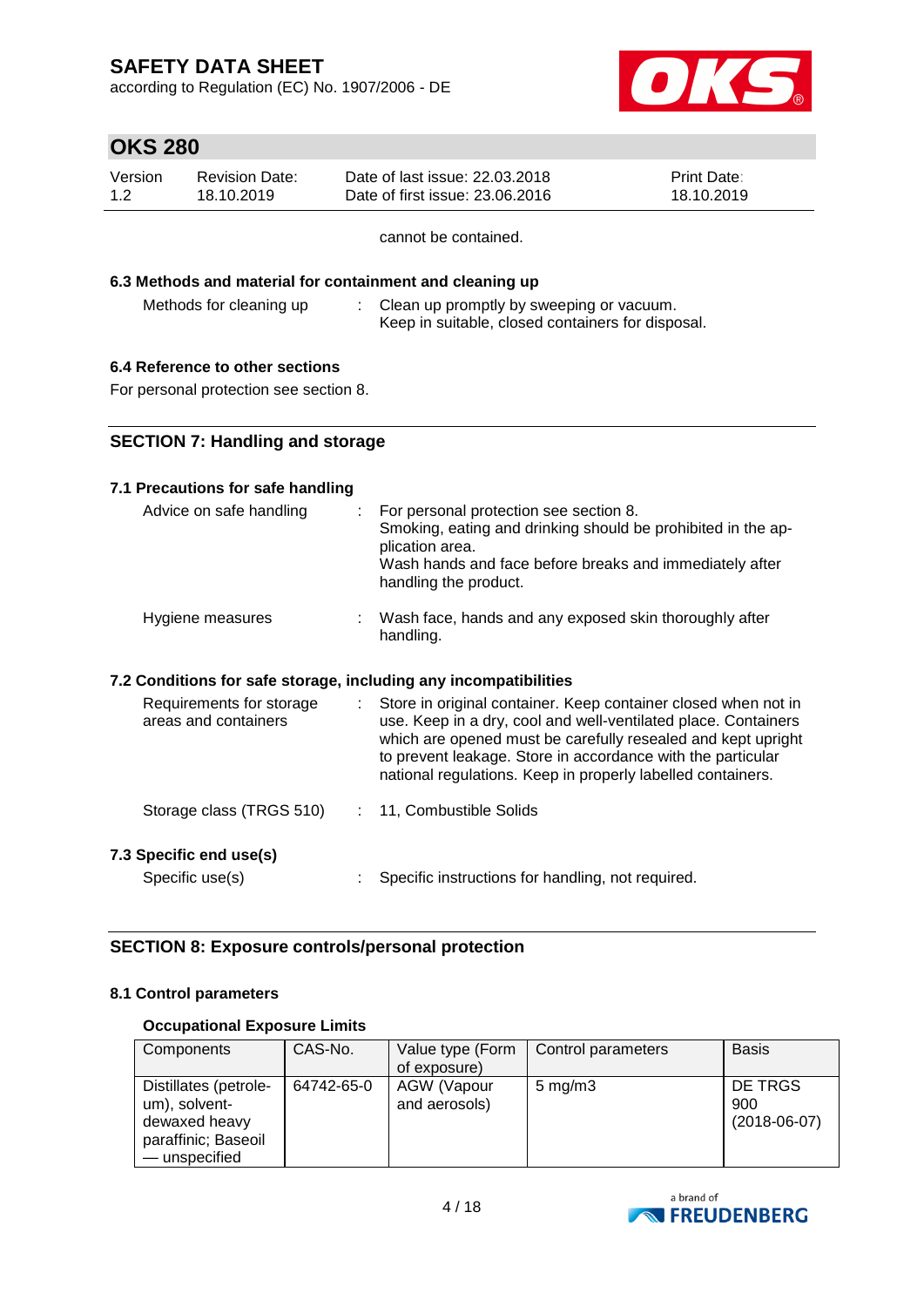according to Regulation (EC) No. 1907/2006 - DE



# **OKS 280**

| Version | <b>Revision Date:</b> | Date of last issue: 22,03,2018  | <b>Print Date:</b> |
|---------|-----------------------|---------------------------------|--------------------|
| 1.2     | 18.10.2019            | Date of first issue: 23,06,2016 | 18.10.2019         |
|         |                       |                                 |                    |

| Peak-limit: excur-<br>sion factor (catego-<br>ry)                                             | 4(11)                                                                                                                                                                                                                                                                |                              |                    |                                      |  |
|-----------------------------------------------------------------------------------------------|----------------------------------------------------------------------------------------------------------------------------------------------------------------------------------------------------------------------------------------------------------------------|------------------------------|--------------------|--------------------------------------|--|
| Further information                                                                           | Senate commission for the review of compounds at the work place dangerous<br>for the health (MAK-commission)., Sum of vapor and aerosols., When there is<br>compliance with the OEL and biological tolerance values, there is no risk of<br>harming the unborn child |                              |                    |                                      |  |
| Distillates (petrole-<br>um), hydrotreated<br>heavy paraffinic;<br>Baseoil - un-<br>specified | 64742-54-7                                                                                                                                                                                                                                                           | AGW (Vapour<br>and aerosols) | $5 \text{ mg/m}$ 3 | DE TRGS<br>900<br>$(2018 - 06 - 07)$ |  |
| Peak-limit: excur-<br>sion factor (catego-<br>ry)                                             | 4(11)                                                                                                                                                                                                                                                                |                              |                    |                                      |  |
| Further information                                                                           | Senate commission for the review of compounds at the work place dangerous<br>for the health (MAK-commission)., Sum of vapor and aerosols., When there is<br>compliance with the OEL and biological tolerance values, there is no risk of<br>harming the unborn child |                              |                    |                                      |  |

#### **Derived No Effect Level (DNEL) according to Regulation (EC) No. 1907/2006:**

| Substance name                                                                           | End Use | Exposure routes | Potential health ef-<br>fects | Value        |
|------------------------------------------------------------------------------------------|---------|-----------------|-------------------------------|--------------|
| Distillates (petrole-<br>um), hydrotreated<br>heavy paraffinic;<br>Baseoil — unspecified | Workers | Inhalation      | Long-term local ef-<br>fects  | 5,6 mg/m $3$ |

#### **Predicted No Effect Concentration (PNEC) according to Regulation (EC) No. 1907/2006:**

| Substance name                    | <b>Environmental Compartment</b> | Value                |
|-----------------------------------|----------------------------------|----------------------|
| Distillates (petroleum), solvent- | Oral                             | $9,33 \text{ mg/kg}$ |
| dewaxed heavy paraffinic;         |                                  |                      |
| Baseoil - unspecified             |                                  |                      |
| Distillates (petroleum), hy-      | Oral                             | $9,33 \text{ mg/kg}$ |
| drotreated heavy paraffinic;      |                                  |                      |
| Baseoil - unspecified             |                                  |                      |

#### **8.2 Exposure controls**

#### **Engineering measures**

none

| Personal protective equipment                   |  |                                                                                                                                                                                                                                                       |  |  |
|-------------------------------------------------|--|-------------------------------------------------------------------------------------------------------------------------------------------------------------------------------------------------------------------------------------------------------|--|--|
| Eye protection                                  |  | Tightly fitting safety goggles                                                                                                                                                                                                                        |  |  |
| Hand protection<br>Material<br>Protective index |  | Nitrile rubber<br>Class 1                                                                                                                                                                                                                             |  |  |
| Remarks                                         |  | For prolonged or repeated contact use protective gloves. The<br>selected protective gloves have to satisfy the specifications of<br>Regulation (EU) 2016/425 and the standard EN 374 derived<br>from it. The break through time depends amongst other |  |  |

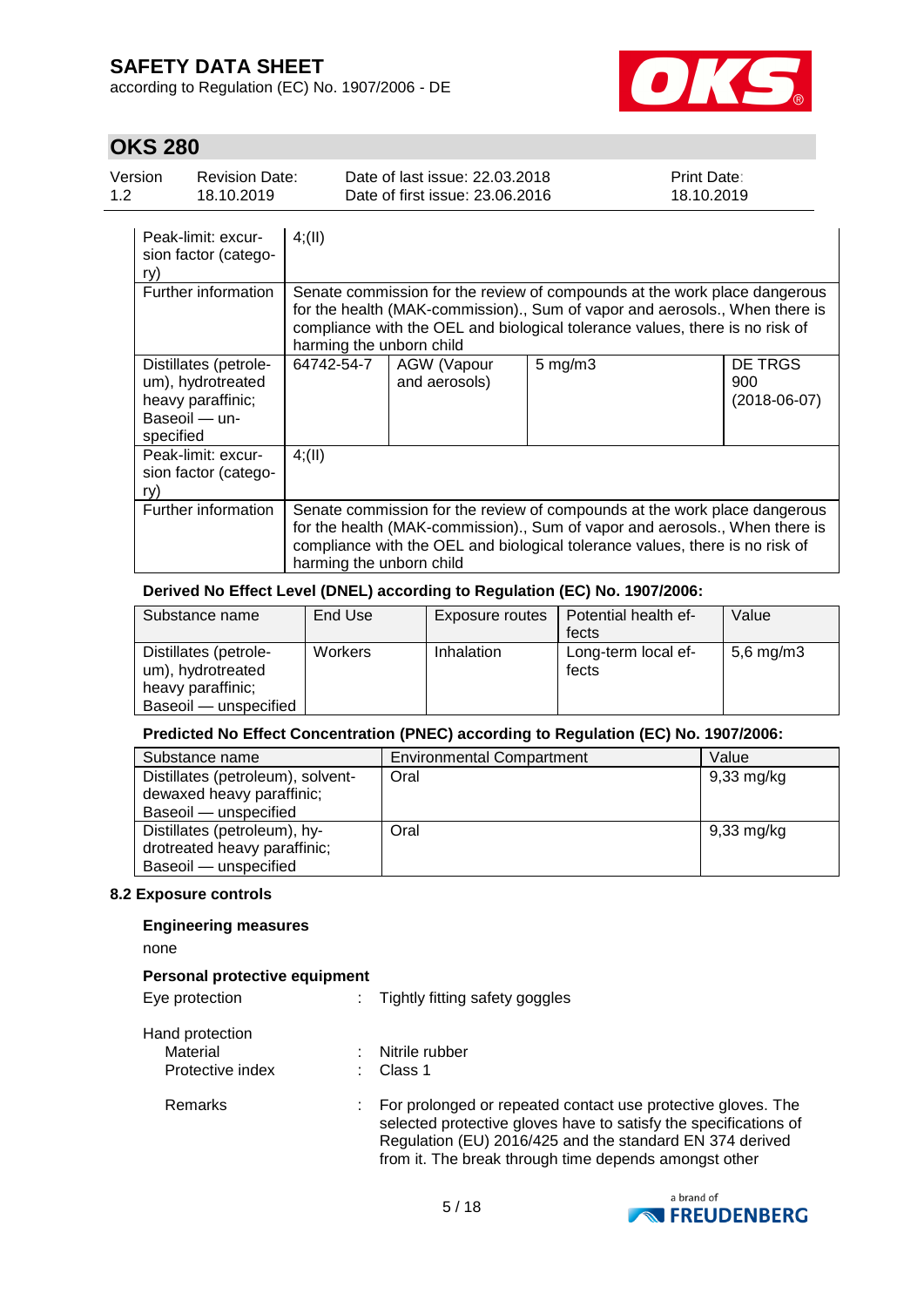according to Regulation (EC) No. 1907/2006 - DE



### **OKS 280**

| Version<br>1.2      | <b>Revision Date:</b><br>18.10.2019 |    | Date of last issue: 22.03.2018<br>Date of first issue: 23.06.2016                                                                                                                                                                                                                                             | <b>Print Date:</b><br>18.10.2019 |
|---------------------|-------------------------------------|----|---------------------------------------------------------------------------------------------------------------------------------------------------------------------------------------------------------------------------------------------------------------------------------------------------------------|----------------------------------|
|                     |                                     |    | things on the material, the thickness and the type of glove<br>and therefore has to be measured for each case.                                                                                                                                                                                                |                                  |
|                     | Respiratory protection              |    | Not required; except in case of aerosol formation.                                                                                                                                                                                                                                                            |                                  |
| Filter type         |                                     |    | Filter type P                                                                                                                                                                                                                                                                                                 |                                  |
| Protective measures |                                     | ÷. | The type of protective equipment must be selected according<br>to the concentration and amount of the dangerous substance<br>at the specific workplace.<br>Choose body protection in relation to its type, to the concen-<br>tration and amount of dangerous substances, and to the spe-<br>cific work-place. |                                  |

### **SECTION 9: Physical and chemical properties**

# Appearance : paste Colour : white Odour : hydrocarbon-like Odour Threshold : No data available pH : Not applicable Melting point/range : No data available Boiling point/boiling range : No data available Flash point : Not applicable Evaporation rate : No data available Flammability (solid, gas) : Combustible Solids Upper explosion limit / Upper : flammability limit No data available Lower explosion limit / Lower : No data available flammability limit Vapour pressure : < 0,001 hPa (20 °C) Relative vapour density : No data available Density : 1,70 g/cm3

#### **9.1 Information on basic physical and chemical properties**

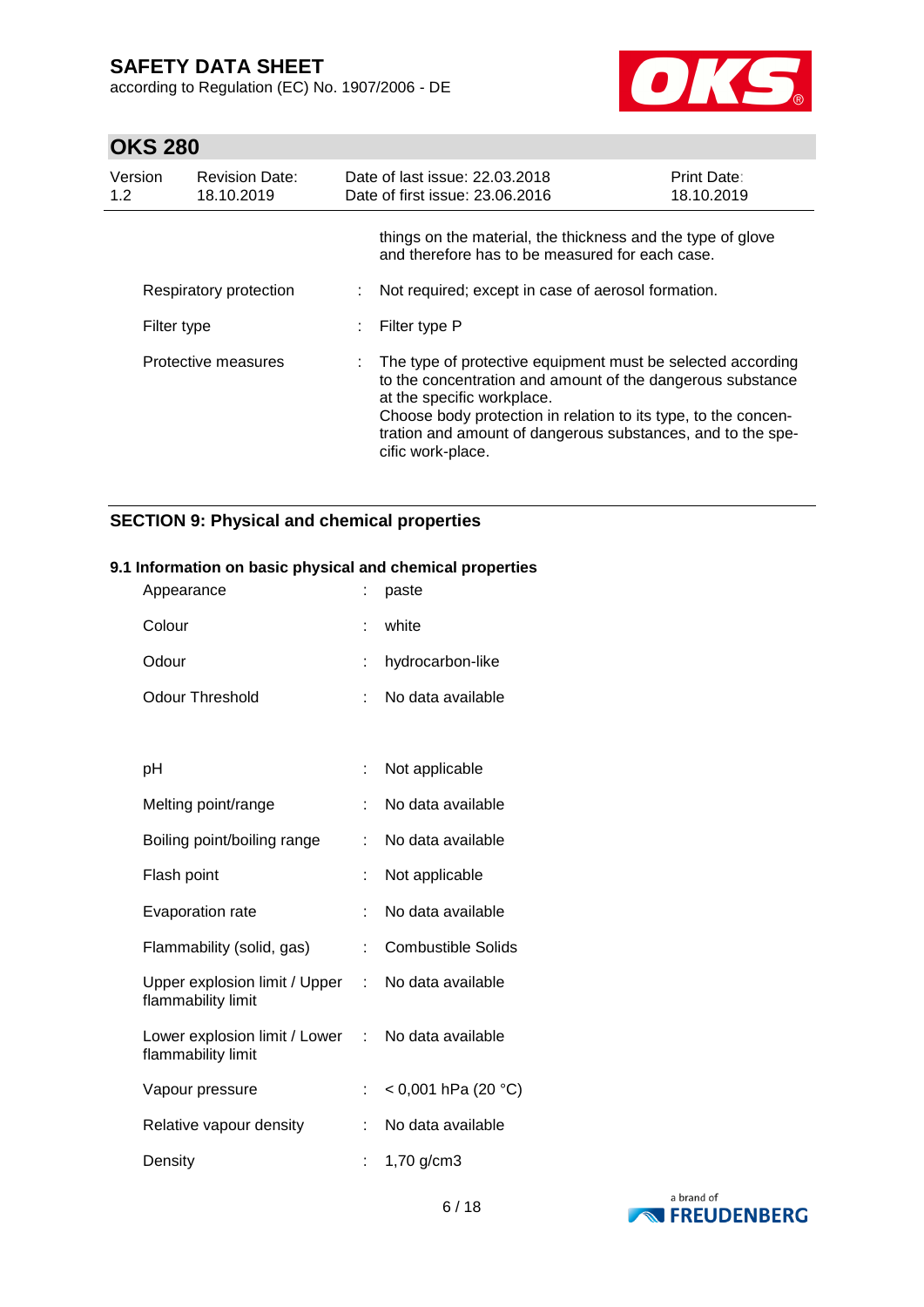according to Regulation (EC) No. 1907/2006 - DE



# **OKS 280**

| Version<br><b>Revision Date:</b><br>1.2<br>18.10.2019 | Date of last issue: 22.03.2018<br>Date of first issue: 23.06.2016 | Print Date:<br>18.10.2019 |
|-------------------------------------------------------|-------------------------------------------------------------------|---------------------------|
|                                                       | (20 °C)                                                           |                           |
| <b>Bulk density</b>                                   | No data available                                                 |                           |
| Solubility(ies)<br>Water solubility                   | insoluble                                                         |                           |
| Solubility in other solvents                          | No data available<br>÷                                            |                           |
| Partition coefficient: n-<br>octanol/water            | No data available                                                 |                           |
| Auto-ignition temperature                             | No data available<br>÷                                            |                           |
| Decomposition temperature                             | No data available<br>÷                                            |                           |
| Viscosity<br>Viscosity, dynamic                       | No data available                                                 |                           |
| Viscosity, kinematic                                  | Not applicable                                                    |                           |
| <b>Explosive properties</b>                           | Not explosive                                                     |                           |
| Oxidizing properties                                  | No data available                                                 |                           |
| 9.2 Other information                                 |                                                                   |                           |
| Sublimation point                                     | No data available                                                 |                           |
| Metal corrosion rate                                  | Not corrosive to metals                                           |                           |
| Self-ignition                                         | not auto-flammable                                                |                           |

### **SECTION 10: Stability and reactivity**

| 10.1 Reactivity<br>No hazards to be specially mentioned.          |   |                                                             |
|-------------------------------------------------------------------|---|-------------------------------------------------------------|
| <b>10.2 Chemical stability</b><br>Stable under normal conditions. |   |                                                             |
| 10.3 Possibility of hazardous reactions                           |   |                                                             |
| Hazardous reactions                                               |   | No dangerous reaction known under conditions of normal use. |
| 10.4 Conditions to avoid                                          |   |                                                             |
| Conditions to avoid                                               |   | : No conditions to be specially mentioned.                  |
| 10.5 Incompatible materials                                       |   |                                                             |
| Materials to avoid                                                | ÷ | No materials to be especially mentioned.                    |

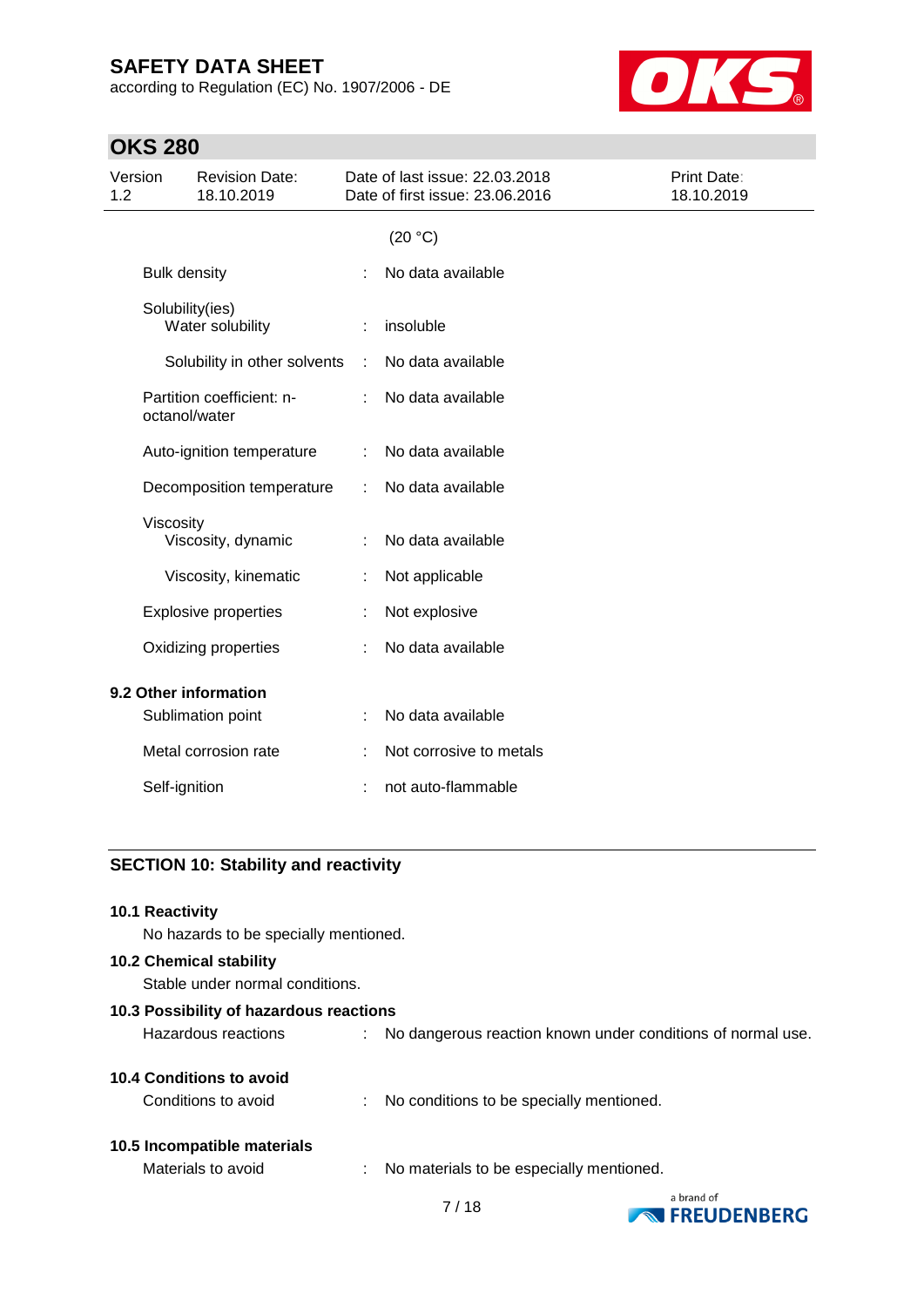according to Regulation (EC) No. 1907/2006 - DE



### **OKS 280**

| Version | <b>Revision Date:</b> | Date of last issue: 22.03.2018  | <b>Print Date:</b> |
|---------|-----------------------|---------------------------------|--------------------|
| 1.2     | 18.10.2019            | Date of first issue: 23,06,2016 | 18.10.2019         |

### **10.6 Hazardous decomposition products**

No decomposition if stored and applied as directed.

### **SECTION 11: Toxicological information**

#### **11.1 Information on toxicological effects**

| <b>Acute toxicity</b> |
|-----------------------|
|                       |

| <b>Product:</b>                  |                                                                                                                                                                                                     |  |
|----------------------------------|-----------------------------------------------------------------------------------------------------------------------------------------------------------------------------------------------------|--|
| Acute oral toxicity              | : Remarks: This information is not available.                                                                                                                                                       |  |
| Acute inhalation toxicity        | : Remarks: This information is not available.                                                                                                                                                       |  |
| Acute dermal toxicity            | $\therefore$ Remarks: This information is not available.                                                                                                                                            |  |
| Components:                      |                                                                                                                                                                                                     |  |
|                                  | Distillates (petroleum), solvent-dewaxed heavy paraffinic; Baseoil - unspecified:                                                                                                                   |  |
| Acute oral toxicity              | LD50 (Rat): $> 5.000$ mg/kg<br>$\mathcal{L}$<br>Method: OECD Test Guideline 401                                                                                                                     |  |
| Acute dermal toxicity            | : LD50 (Rabbit): $>$ 5.000 mg/kg<br>Method: OECD Test Guideline 402                                                                                                                                 |  |
|                                  | Distillates (petroleum), hydrotreated heavy paraffinic; Baseoil — unspecified:                                                                                                                      |  |
| Acute oral toxicity              | LD50 (Rat): $> 5.000$ mg/kg<br>Method: OECD Test Guideline 401<br>GLP: yes                                                                                                                          |  |
| Acute inhalation toxicity        | : $LC50 (Rat)$ : $> 5,53$ mg/l<br>Exposure time: 4 h<br>Test atmosphere: dust/mist<br>Method: OECD Test Guideline 403<br>Assessment: The substance or mixture has no acute inhala-<br>tion toxicity |  |
| Acute dermal toxicity            | : LD50 (Rabbit): $> 5.000$ mg/kg<br>Method: OECD Test Guideline 402                                                                                                                                 |  |
| <b>Skin corrosion/irritation</b> |                                                                                                                                                                                                     |  |
| Product:                         |                                                                                                                                                                                                     |  |
| Remarks                          | This information is not available.                                                                                                                                                                  |  |
|                                  |                                                                                                                                                                                                     |  |

#### **Components:**

**Distillates (petroleum), solvent-dewaxed heavy paraffinic; Baseoil — unspecified:**

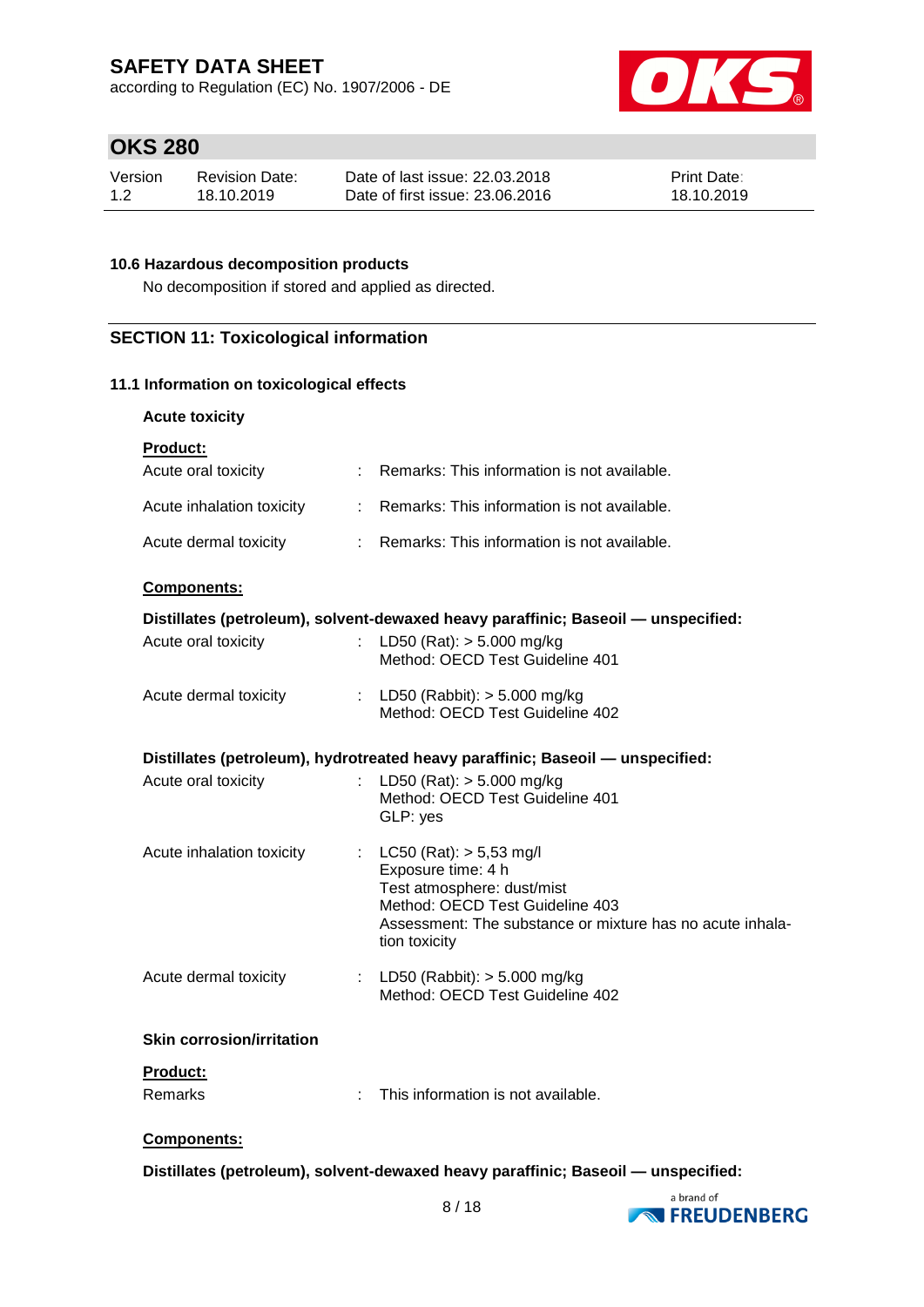according to Regulation (EC) No. 1907/2006 - DE



| Version<br>1.2                                   | <b>Revision Date:</b><br>18.10.2019 | Date of last issue: 22.03.2018<br>Date of first issue: 23.06.2016                                                                                                                                                    | <b>Print Date:</b><br>18.10.2019 |
|--------------------------------------------------|-------------------------------------|----------------------------------------------------------------------------------------------------------------------------------------------------------------------------------------------------------------------|----------------------------------|
| Species<br>Method<br>Result<br><b>GLP</b>        | Assessment                          | Rabbit<br>No skin irritation<br><b>OECD Test Guideline 404</b><br>No skin irritation<br>yes                                                                                                                          |                                  |
|                                                  |                                     | Distillates (petroleum), hydrotreated heavy paraffinic; Baseoil — unspecified:                                                                                                                                       |                                  |
| <b>Species</b><br>Method<br>Result<br><b>GLP</b> | Assessment                          | Rabbit<br>No skin irritation<br><b>OECD Test Guideline 404</b><br>No skin irritation<br>yes                                                                                                                          |                                  |
|                                                  | Serious eye damage/eye irritation   |                                                                                                                                                                                                                      |                                  |
| <b>Product:</b><br>Remarks                       |                                     | This information is not available.                                                                                                                                                                                   |                                  |
|                                                  | Components:                         |                                                                                                                                                                                                                      |                                  |
|                                                  |                                     | Distillates (petroleum), solvent-dewaxed heavy paraffinic; Baseoil - unspecified:                                                                                                                                    |                                  |
| <b>Species</b><br>Method<br>Result<br><b>GLP</b> | Assessment                          | Rabbit<br>No eye irritation<br><b>OECD Test Guideline 405</b><br>No eye irritation<br>yes                                                                                                                            |                                  |
|                                                  |                                     | Distillates (petroleum), hydrotreated heavy paraffinic; Baseoil — unspecified:                                                                                                                                       |                                  |
| Species<br>Method<br>Result<br><b>GLP</b>        | Assessment                          | Rabbit<br>No eye irritation<br><b>OECD Test Guideline 405</b><br>No eye irritation<br>yes                                                                                                                            |                                  |
|                                                  | Respiratory or skin sensitisation   |                                                                                                                                                                                                                      |                                  |
| Product:                                         |                                     |                                                                                                                                                                                                                      |                                  |
| <b>Remarks</b>                                   |                                     | This information is not available.                                                                                                                                                                                   |                                  |
|                                                  | <b>Components:</b>                  |                                                                                                                                                                                                                      |                                  |
| <b>Species</b><br>Method<br>Result<br><b>GLP</b> | Assessment                          | Distillates (petroleum), solvent-dewaxed heavy paraffinic; Baseoil - unspecified:<br>Guinea pig<br>Does not cause skin sensitisation.<br><b>OECD Test Guideline 406</b><br>Does not cause skin sensitisation.<br>yes |                                  |

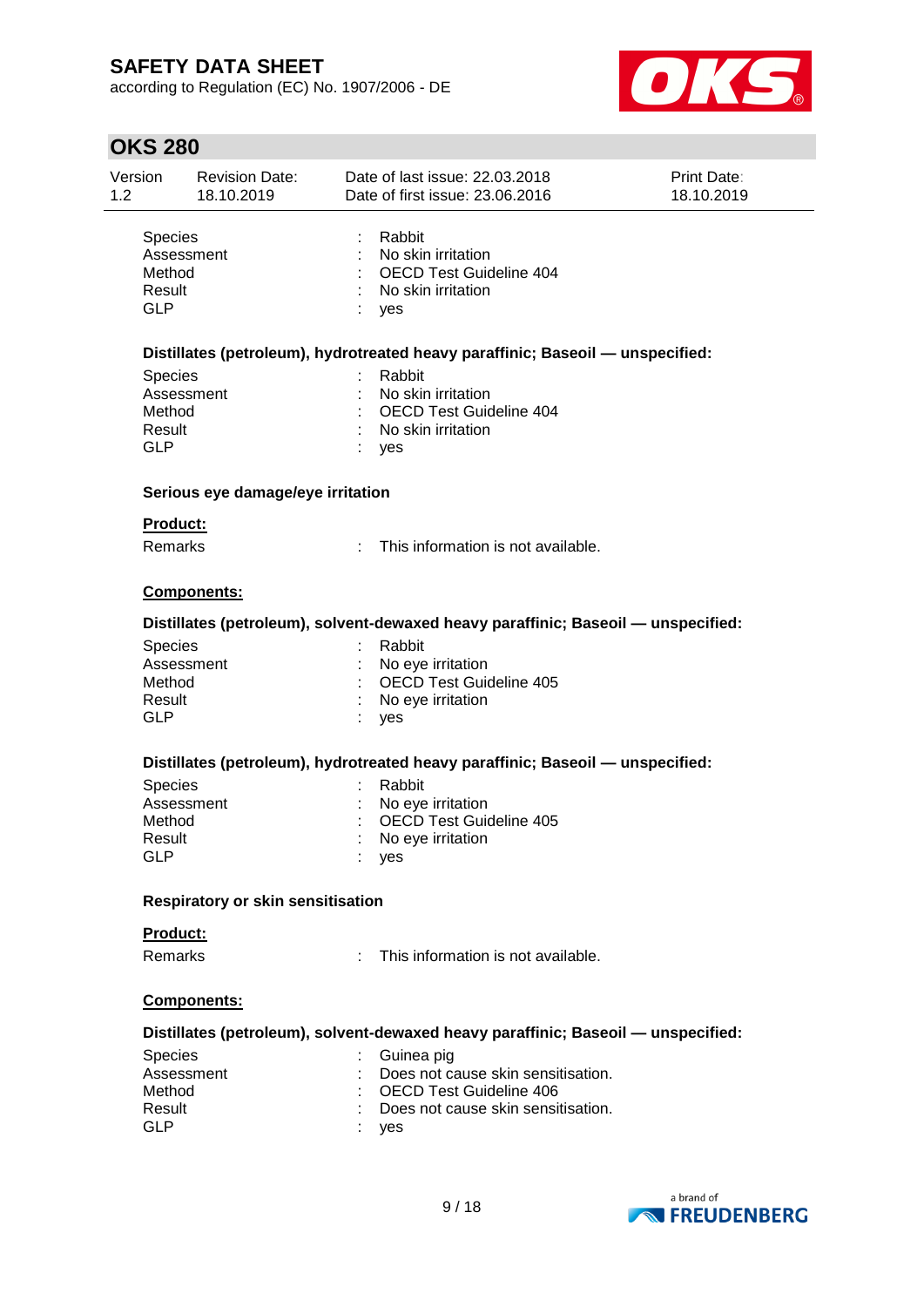according to Regulation (EC) No. 1907/2006 - DE



| Version<br>1.2                                                                 | <b>Revision Date:</b><br>18.10.2019                            |  | Date of last issue: 22,03,2018<br>Date of first issue: 23.06.2016                                                                                         | <b>Print Date:</b><br>18.10.2019    |
|--------------------------------------------------------------------------------|----------------------------------------------------------------|--|-----------------------------------------------------------------------------------------------------------------------------------------------------------|-------------------------------------|
| Distillates (petroleum), hydrotreated heavy paraffinic; Baseoil - unspecified: |                                                                |  |                                                                                                                                                           |                                     |
|                                                                                | <b>Species</b><br>Assessment<br>Method<br>Result<br><b>GLP</b> |  | Guinea pig<br>Does not cause skin sensitisation.<br><b>OECD Test Guideline 406</b><br>Does not cause skin sensitisation.<br>yes                           |                                     |
|                                                                                | <b>Germ cell mutagenicity</b>                                  |  |                                                                                                                                                           |                                     |
|                                                                                | <b>Product:</b>                                                |  |                                                                                                                                                           |                                     |
|                                                                                | Genotoxicity in vitro                                          |  | : Remarks: No data available                                                                                                                              |                                     |
|                                                                                | Genotoxicity in vivo                                           |  | : Remarks: No data available                                                                                                                              |                                     |
|                                                                                | Components:                                                    |  |                                                                                                                                                           |                                     |
|                                                                                |                                                                |  | Distillates (petroleum), solvent-dewaxed heavy paraffinic; Baseoil - unspecified:                                                                         |                                     |
|                                                                                | Genotoxicity in vitro                                          |  | Test system: Salmonella typhimurium<br>Metabolic activation: with and without metabolic activation<br>Method: OECD Test Guideline 471<br>Result: negative |                                     |
|                                                                                | Genotoxicity in vivo                                           |  | Species: Mouse<br>Application Route: Oral<br>Method: OECD Test Guideline 474<br>Result: negative                                                          |                                     |
|                                                                                | Carcinogenicity                                                |  |                                                                                                                                                           |                                     |
|                                                                                | <b>Product:</b>                                                |  |                                                                                                                                                           |                                     |
|                                                                                | Remarks                                                        |  | No data available                                                                                                                                         |                                     |
|                                                                                | Components:                                                    |  |                                                                                                                                                           |                                     |
|                                                                                |                                                                |  | Distillates (petroleum), solvent-dewaxed heavy paraffinic; Baseoil - unspecified:                                                                         |                                     |
|                                                                                | <b>Species</b>                                                 |  | Mouse                                                                                                                                                     |                                     |
|                                                                                | <b>Application Route</b>                                       |  | Dermal                                                                                                                                                    |                                     |
|                                                                                | Method<br>Result                                               |  | <b>OECD Test Guideline 451</b><br>negative                                                                                                                |                                     |
|                                                                                |                                                                |  | Distillates (petroleum), hydrotreated heavy paraffinic; Baseoil — unspecified:                                                                            |                                     |
|                                                                                | Carcinogenicity - Assess-<br>:<br>ment                         |  | Not classifiable as a human carcinogen.                                                                                                                   |                                     |
|                                                                                | <b>Reproductive toxicity</b>                                   |  |                                                                                                                                                           |                                     |
|                                                                                | <b>Product:</b>                                                |  |                                                                                                                                                           |                                     |
|                                                                                | Effects on fertility                                           |  | Remarks: No data available                                                                                                                                |                                     |
|                                                                                |                                                                |  | 10/18                                                                                                                                                     | a brand of<br><b>NO FREUDENBERG</b> |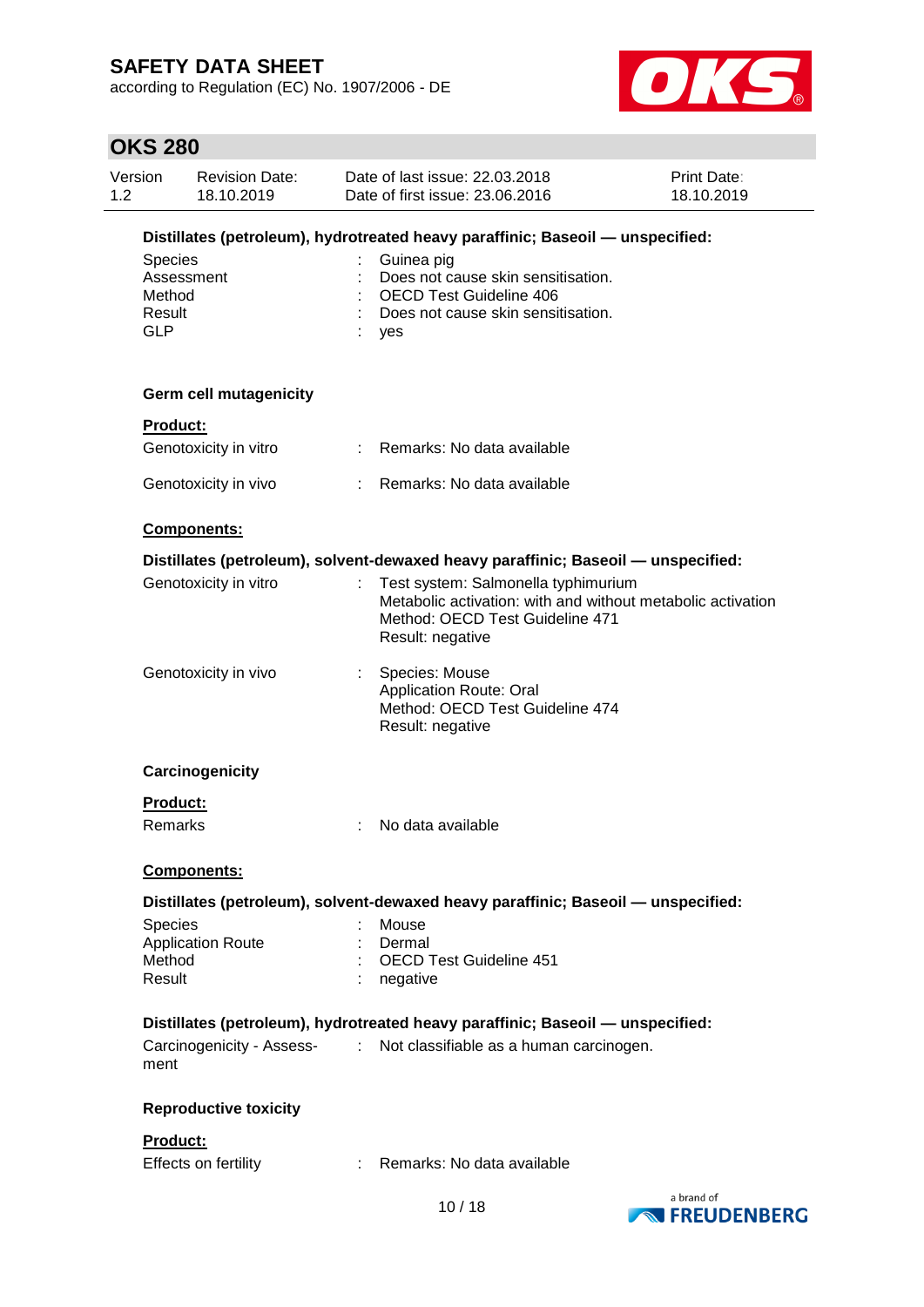according to Regulation (EC) No. 1907/2006 - DE



| Version<br>$1.2^{\circ}$ | <b>Revision Date:</b><br>18.10.2019   |    | Date of last issue: 22.03.2018<br>Date of first issue: 23,06,2016                                                                                                                                    | Print Date:<br>18.10.2019 |
|--------------------------|---------------------------------------|----|------------------------------------------------------------------------------------------------------------------------------------------------------------------------------------------------------|---------------------------|
| ment                     |                                       |    | Effects on foetal develop- : Remarks: No data available                                                                                                                                              |                           |
|                          | <b>Components:</b>                    |    |                                                                                                                                                                                                      |                           |
|                          |                                       |    | Distillates (petroleum), solvent-dewaxed heavy paraffinic; Baseoil - unspecified:                                                                                                                    |                           |
| ment                     | Effects on foetal develop-            | t. | Species: Rat<br><b>Application Route: Dermal</b><br>General Toxicity Maternal: NOAEL: 30 mg/kg body weight<br>Developmental Toxicity: NOAEL: 30 mg/kg body weight<br>Method: OECD Test Guideline 414 |                           |
|                          |                                       |    | Distillates (petroleum), hydrotreated heavy paraffinic; Baseoil - unspecified:                                                                                                                       |                           |
| sessment                 |                                       |    | Reproductive toxicity - As- : No toxicity to reproduction                                                                                                                                            |                           |
|                          | <b>Repeated dose toxicity</b>         |    |                                                                                                                                                                                                      |                           |
| <b>Product:</b>          |                                       |    |                                                                                                                                                                                                      |                           |
| Remarks                  |                                       |    | : This information is not available.                                                                                                                                                                 |                           |
|                          | <b>Aspiration toxicity</b>            |    |                                                                                                                                                                                                      |                           |
| <b>Product:</b>          | This information is not available.    |    |                                                                                                                                                                                                      |                           |
|                          | Components:                           |    |                                                                                                                                                                                                      |                           |
|                          | No aspiration toxicity classification |    | Distillates (petroleum), solvent-dewaxed heavy paraffinic; Baseoil - unspecified:                                                                                                                    |                           |
|                          | No aspiration toxicity classification |    | Distillates (petroleum), hydrotreated heavy paraffinic; Baseoil - unspecified:                                                                                                                       |                           |
|                          | <b>Further information</b>            |    |                                                                                                                                                                                                      |                           |
| Product:                 |                                       |    |                                                                                                                                                                                                      |                           |
| <b>Remarks</b>           |                                       |    | Information given is based on data on the components and<br>the toxicology of similar products.                                                                                                      |                           |
|                          |                                       |    |                                                                                                                                                                                                      |                           |

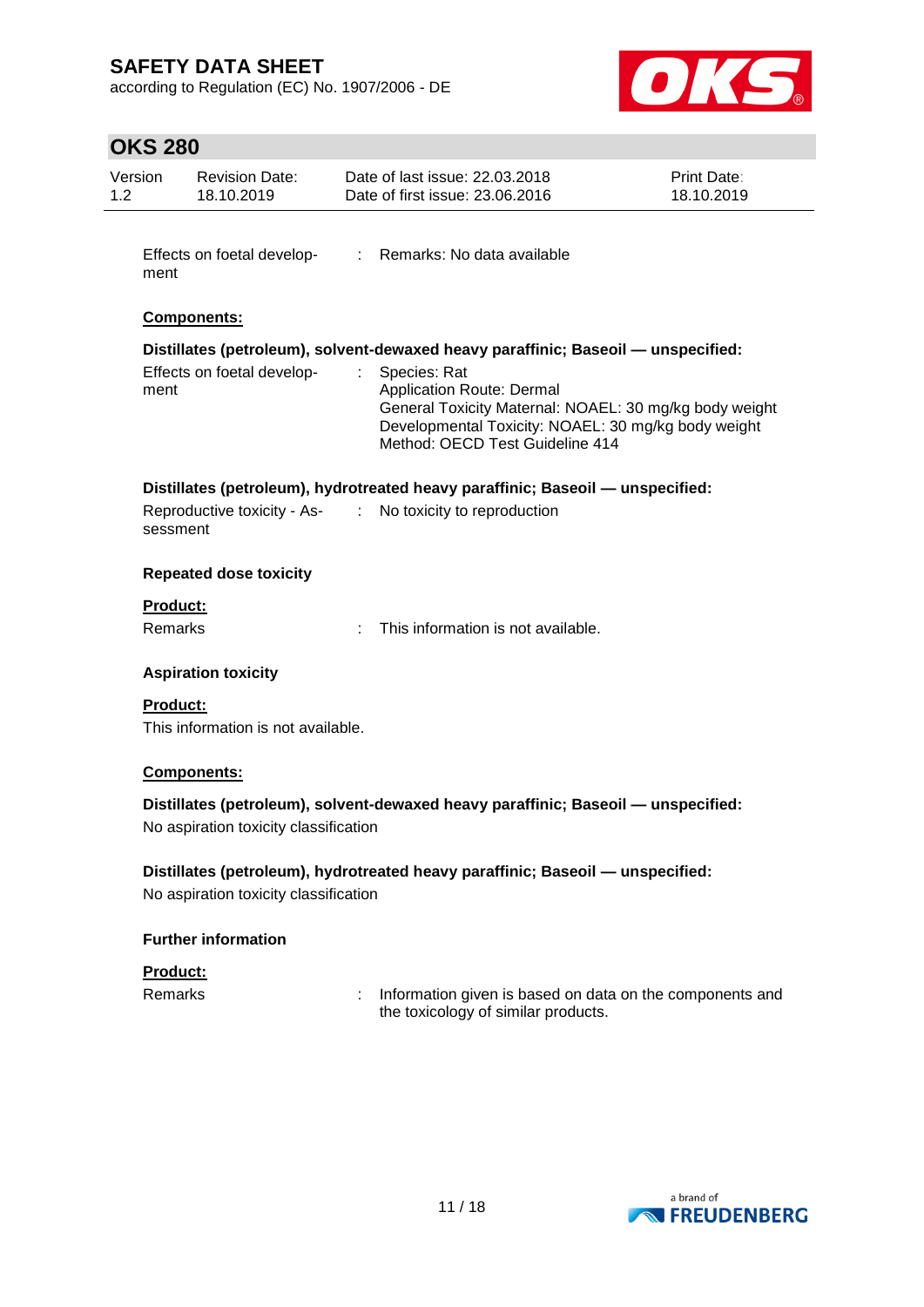according to Regulation (EC) No. 1907/2006 - DE



# **OKS 280**

| Version | <b>Revision Date:</b> | Date of last issue: 22,03,2018  | Print Date: |
|---------|-----------------------|---------------------------------|-------------|
| 1.2     | 18.10.2019            | Date of first issue: 23.06.2016 | 18.10.2019  |

### **SECTION 12: Ecological information**

#### **12.1 Toxicity**

| Product:                                                                            |    |                                                                                                                                                                            |
|-------------------------------------------------------------------------------------|----|----------------------------------------------------------------------------------------------------------------------------------------------------------------------------|
| Toxicity to fish                                                                    |    | : Remarks: No data available                                                                                                                                               |
| Toxicity to daphnia and other : Remarks: No data available<br>aquatic invertebrates |    |                                                                                                                                                                            |
| Toxicity to algae/aquatic<br>plants                                                 |    | : Remarks: No data available                                                                                                                                               |
| Toxicity to microorganisms                                                          |    | Remarks: No data available                                                                                                                                                 |
| Components:                                                                         |    |                                                                                                                                                                            |
|                                                                                     |    | Distillates (petroleum), solvent-dewaxed heavy paraffinic; Baseoil - unspecified:                                                                                          |
| Toxicity to fish                                                                    |    | LC50 (Pimephales promelas (fathead minnow)): > 100 mg/l<br>Exposure time: 96 h<br>Test Type: static test<br>Method: OECD Test Guideline 203<br>GLP: yes                    |
| aquatic invertebrates                                                               |    | Toxicity to daphnia and other : EC50 (Daphnia magna (Water flea)): > 10.000 mg/l<br>Exposure time: 48 h<br>Test Type: static test<br>Method: OECD Test Guideline 202       |
| Toxicity to algae/aquatic<br>plants                                                 | ÷. | NOEC (Pseudokirchneriella subcapitata (green algae)): > 100<br>mg/l<br>Exposure time: 72 h<br>Test Type: static test<br>Method: OECD Test Guideline 201                    |
| Toxicity to daphnia and other :<br>aquatic invertebrates (Chron-<br>ic toxicity)    |    | NOEC: 10 mg/l<br>Exposure time: 21 d<br>Species: Daphnia magna (Water flea)                                                                                                |
|                                                                                     |    | Distillates (petroleum), hydrotreated heavy paraffinic; Baseoil - unspecified:                                                                                             |
|                                                                                     |    | Toxicity to fish : LC50 (Pimephales promelas (fathead minnow)): > 100 mg/l<br>Exposure time: 96 h<br>Test Type: static test<br>Method: OECD Test Guideline 203<br>GLP: yes |
| Toxicity to daphnia and other<br>aquatic invertebrates                              | ÷  | EC50 (Daphnia magna (Water flea)): > 10.000 mg/l<br>Exposure time: 48 h                                                                                                    |



Test Type: Immobilization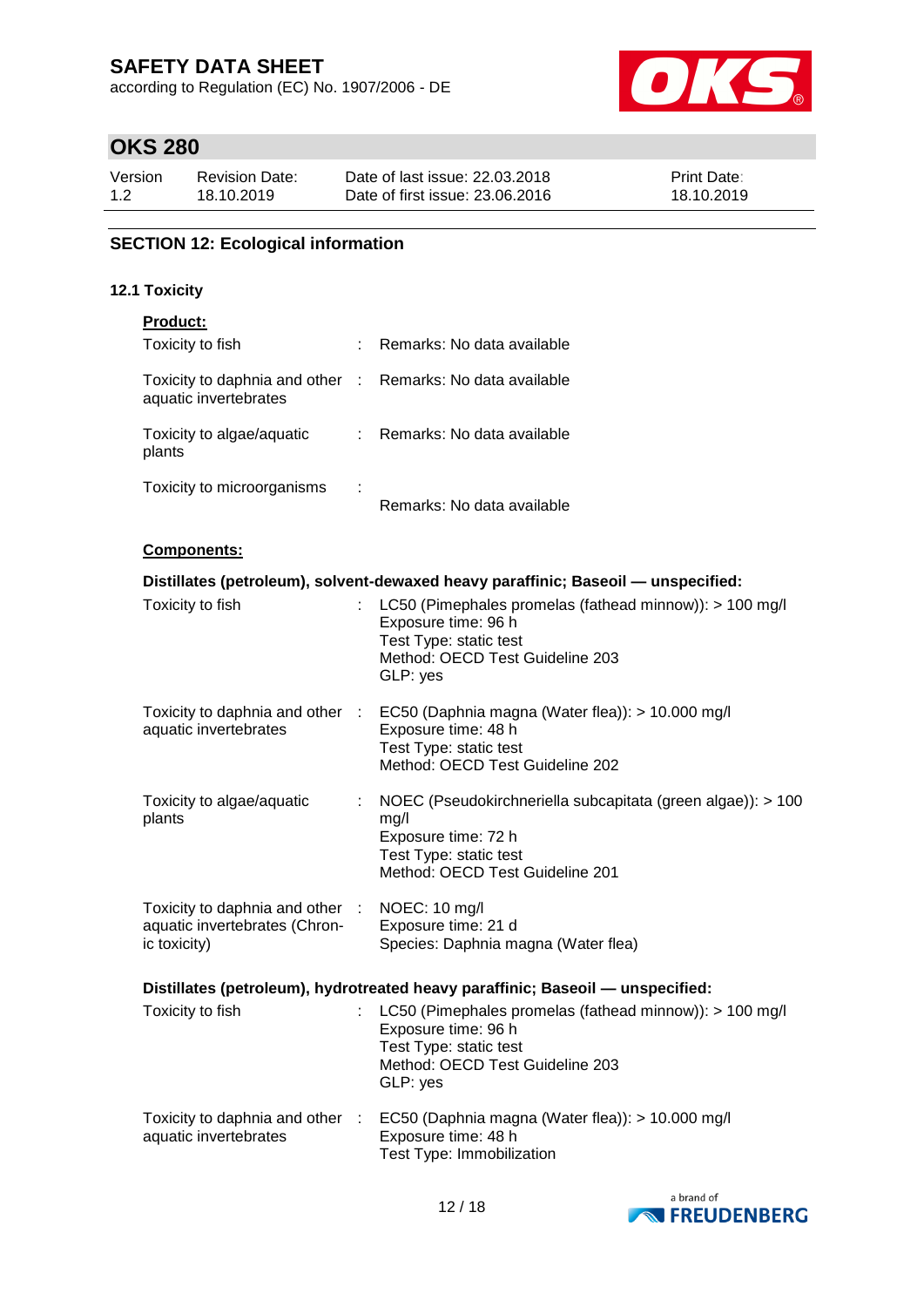according to Regulation (EC) No. 1907/2006 - DE



| Version<br>1.2 |                 | <b>Revision Date:</b><br>18.10.2019                              | Date of last issue: 22.03.2018<br>Date of first issue: 23.06.2016                                                                                                                                                       | Print Date:<br>18.10.2019 |
|----------------|-----------------|------------------------------------------------------------------|-------------------------------------------------------------------------------------------------------------------------------------------------------------------------------------------------------------------------|---------------------------|
|                |                 |                                                                  | Method: OECD Test Guideline 202<br>GLP: yes                                                                                                                                                                             |                           |
|                | ic toxicity)    | Toxicity to daphnia and other :<br>aquatic invertebrates (Chron- | NOEC: 10 mg/l<br>Exposure time: 21 d<br>Species: Daphnia magna (Water flea)<br>Test Type: semi-static test<br>Method: OECD Test Guideline 211<br>GLP: yes                                                               |                           |
|                |                 | 12.2 Persistence and degradability                               |                                                                                                                                                                                                                         |                           |
|                | Product:        |                                                                  |                                                                                                                                                                                                                         |                           |
|                |                 | Biodegradability                                                 | : Remarks: No data available                                                                                                                                                                                            |                           |
|                | ity             |                                                                  | Physico-chemical removabil- : Remarks: No data available                                                                                                                                                                |                           |
|                |                 | Components:                                                      |                                                                                                                                                                                                                         |                           |
|                |                 |                                                                  | Distillates (petroleum), solvent-dewaxed heavy paraffinic; Baseoil - unspecified:                                                                                                                                       |                           |
|                |                 | Biodegradability                                                 | Test Type: aerobic<br>Inoculum: activated sludge<br>Result: Not rapidly biodegradable<br>Biodegradation: 31 %<br>Exposure time: 28 d<br>Method: OECD Test Guideline 301B<br>GLP: yes                                    |                           |
|                |                 |                                                                  | Distillates (petroleum), hydrotreated heavy paraffinic; Baseoil — unspecified:                                                                                                                                          |                           |
|                |                 | Biodegradability                                                 | Test Type: aerobic<br>Inoculum: activated sludge<br>Result: Not rapidly biodegradable<br>Biodegradation: 3 %<br>Exposure time: 28 d<br>Method: OECD Test Guideline 301B<br>GLP: yes                                     |                           |
|                |                 | 12.3 Bioaccumulative potential                                   |                                                                                                                                                                                                                         |                           |
|                | <b>Product:</b> |                                                                  |                                                                                                                                                                                                                         |                           |
|                |                 | Bioaccumulation                                                  | Remarks: This mixture contains no substance considered to<br>be persistent, bioaccumulating and toxic (PBT).<br>This mixture contains no substance considered to be very<br>persistent and very bioaccumulating (vPvB). |                           |
|                |                 | <b>Components:</b>                                               |                                                                                                                                                                                                                         |                           |
|                |                 | Partition coefficient: n-                                        | Distillates (petroleum), hydrotreated heavy paraffinic; Baseoil — unspecified:<br>log Pow: > 2                                                                                                                          |                           |
|                |                 |                                                                  |                                                                                                                                                                                                                         |                           |

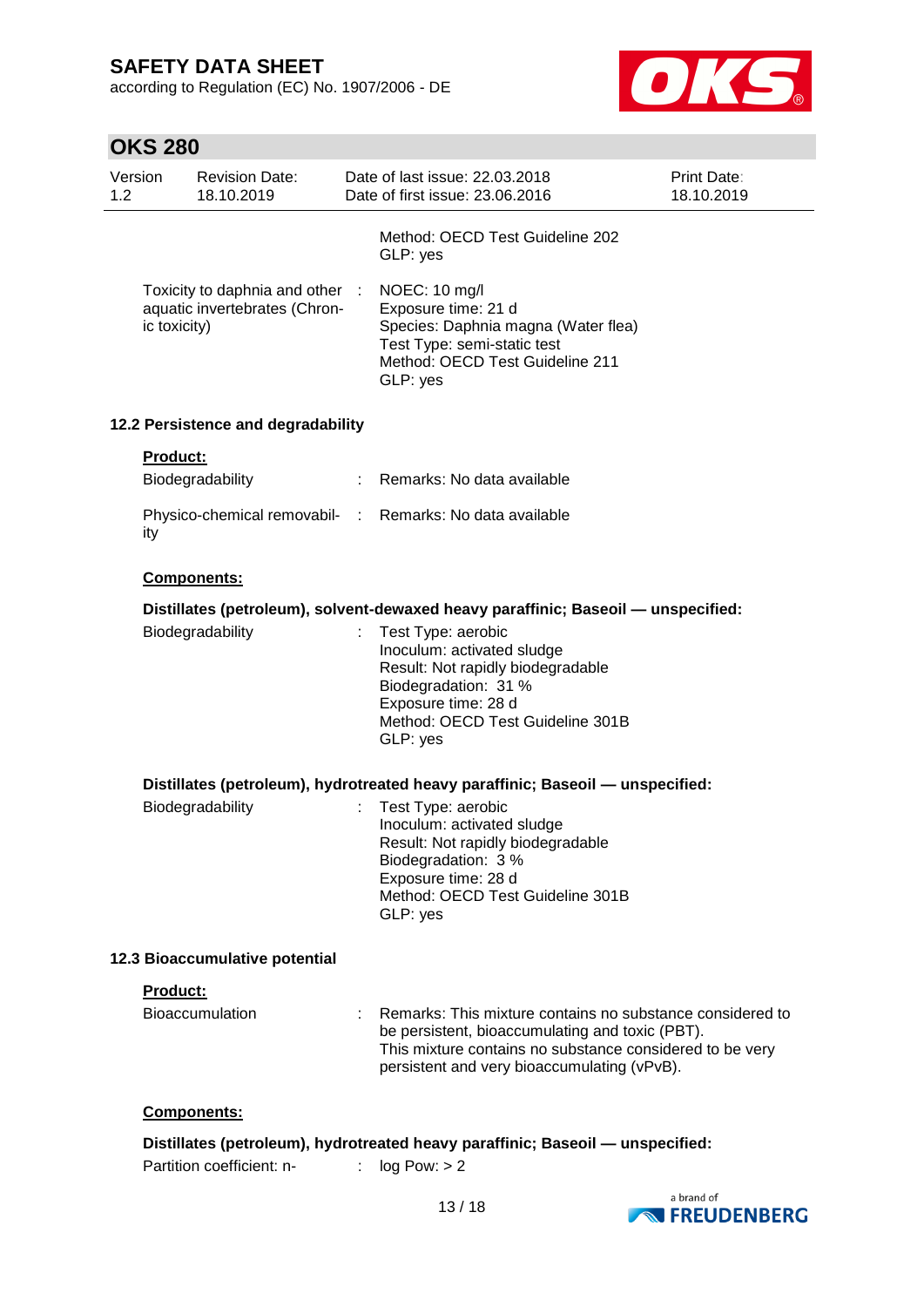according to Regulation (EC) No. 1907/2006 - DE



| Print Date:<br>18.10.2019                                                                                                                                                                |
|------------------------------------------------------------------------------------------------------------------------------------------------------------------------------------------|
|                                                                                                                                                                                          |
|                                                                                                                                                                                          |
|                                                                                                                                                                                          |
|                                                                                                                                                                                          |
|                                                                                                                                                                                          |
|                                                                                                                                                                                          |
| This substance/mixture contains no components considered<br>to be either persistent, bioaccumulative and toxic (PBT), or<br>very persistent and very bioaccumulative (vPvB) at levels of |
|                                                                                                                                                                                          |
| Distillates (petroleum), hydrotreated heavy paraffinic; Baseoil — unspecified:                                                                                                           |
| Non-classified vPvB substance. Non-classified PBT sub-                                                                                                                                   |
|                                                                                                                                                                                          |
|                                                                                                                                                                                          |
|                                                                                                                                                                                          |

| Product                | The product should not be allowed to enter drains, water<br>courses or the soil.                                                                                       |
|------------------------|------------------------------------------------------------------------------------------------------------------------------------------------------------------------|
|                        | Waste codes should be assigned by the user based on the<br>application for which the product was used.                                                                 |
| Contaminated packaging | Packaging that is not properly emptied must be disposed of as<br>the unused product.<br>Dispose of waste product or used containers according to<br>local regulations. |
|                        | The following Waste Codes are only suggestions:                                                                                                                        |

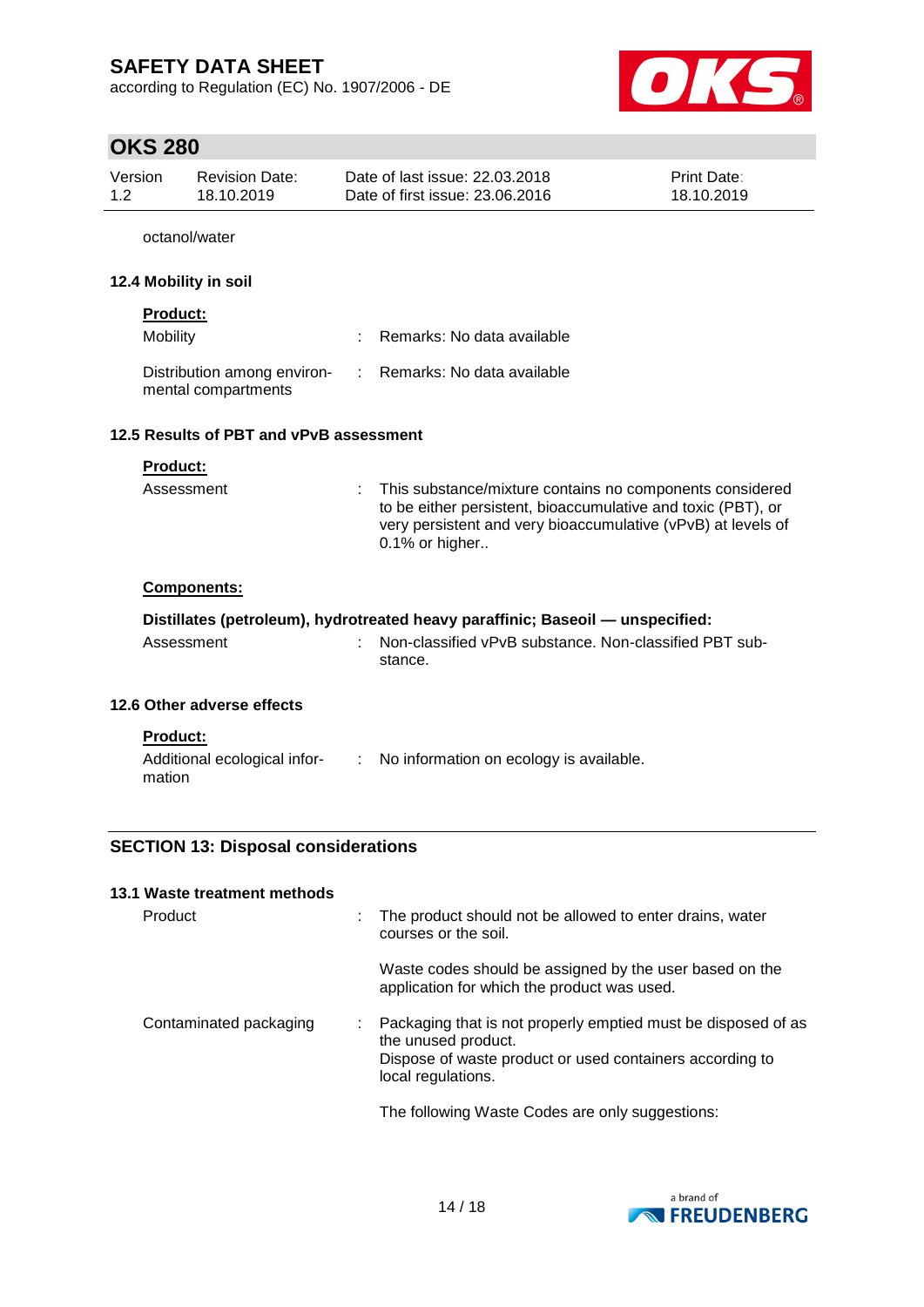according to Regulation (EC) No. 1907/2006 - DE



### **OKS 280**

| Version | Revision Date: | Date of last issue: 22.03.2018  | <b>Print Date:</b> |
|---------|----------------|---------------------------------|--------------------|
| 1.2     | 18.10.2019     | Date of first issue: 23,06,2016 | 18.10.2019         |

#### **SECTION 14: Transport information**

#### **14.1 UN number**

| <b>ADR</b>                                          |   | Not regulated as a dangerous good                                                                                  |
|-----------------------------------------------------|---|--------------------------------------------------------------------------------------------------------------------|
| <b>IMDG</b>                                         |   | Not regulated as a dangerous good                                                                                  |
| <b>IATA</b>                                         |   | Not regulated as a dangerous good                                                                                  |
| 14.2 UN proper shipping name                        |   |                                                                                                                    |
| <b>ADR</b>                                          |   | Not regulated as a dangerous good                                                                                  |
| <b>IMDG</b>                                         |   | Not regulated as a dangerous good                                                                                  |
| <b>IATA</b>                                         |   | Not regulated as a dangerous good                                                                                  |
| 14.3 Transport hazard class(es)                     |   |                                                                                                                    |
| <b>ADR</b>                                          |   | Not regulated as a dangerous good                                                                                  |
| <b>IMDG</b>                                         |   | Not regulated as a dangerous good                                                                                  |
| <b>IATA</b>                                         |   | Not regulated as a dangerous good                                                                                  |
| 14.4 Packing group                                  |   |                                                                                                                    |
| <b>ADR</b>                                          | ÷ | Not regulated as a dangerous good                                                                                  |
| <b>IMDG</b>                                         |   | Not regulated as a dangerous good                                                                                  |
| <b>IATA (Cargo)</b>                                 |   | Not regulated as a dangerous good                                                                                  |
| <b>IATA (Passenger)</b>                             |   | Not regulated as a dangerous good                                                                                  |
| <b>14.5 Environmental hazards</b>                   |   |                                                                                                                    |
| <b>ADR</b>                                          |   | Not regulated as a dangerous good                                                                                  |
| <b>IMDG</b>                                         |   | Not regulated as a dangerous good                                                                                  |
| <b>IATA (Passenger)</b>                             |   | Not regulated as a dangerous good                                                                                  |
| <b>IATA (Cargo)</b>                                 |   | Not regulated as a dangerous good                                                                                  |
| 14.6 Special precautions for user<br>Not applicable |   |                                                                                                                    |
| Remarks                                             |   | 14.7 Transport in bulk according to Annex II of Marpol and the IBC Code<br>Not applicable for product as supplied. |

### **SECTION 15: Regulatory information**

#### **15.1 Safety, health and environmental regulations/legislation specific for the substance or mixture**

REACH - Candidate List of Substances of Very High Concern for Authorisation (Article 59).

: This product does not contain substances of very high concern (Regulation (EC) No 1907/2006 (REACH),

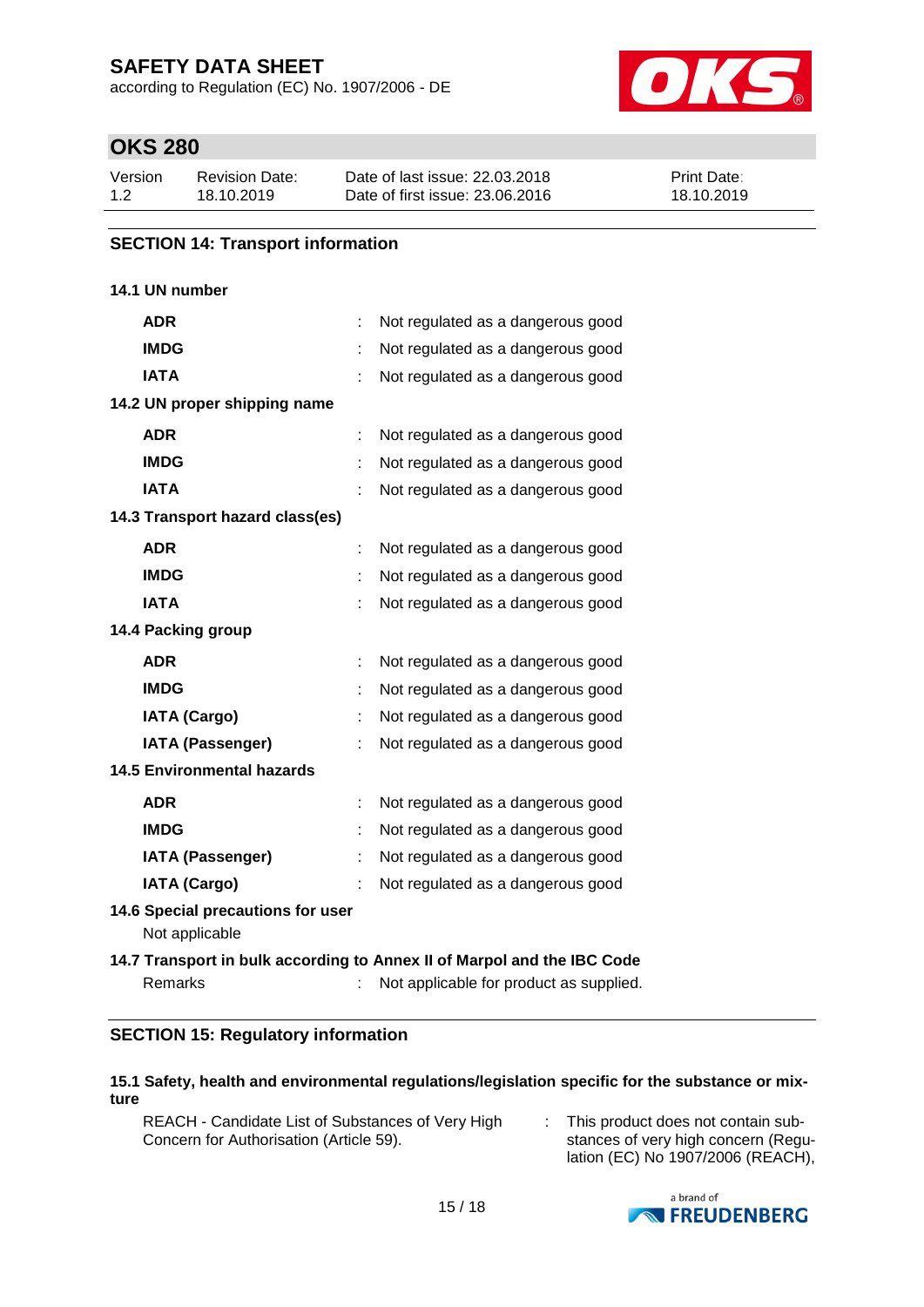according to Regulation (EC) No. 1907/2006 - DE



| <b>OKS 280</b> |
|----------------|
|----------------|

| Version<br>1.2 |                                                                                                                                                                              | <b>Revision Date:</b><br>18.10.2019                                                                                                                  |                              | Date of last issue: 22.03.2018<br>Date of first issue: 23.06.2016                                                                                   |    | Print Date:<br>18.10.2019                                                                                         |
|----------------|------------------------------------------------------------------------------------------------------------------------------------------------------------------------------|------------------------------------------------------------------------------------------------------------------------------------------------------|------------------------------|-----------------------------------------------------------------------------------------------------------------------------------------------------|----|-------------------------------------------------------------------------------------------------------------------|
|                | (Annex XIV)                                                                                                                                                                  | REACH - List of substances subject to authorisation                                                                                                  |                              |                                                                                                                                                     | ÷  | Article 57).<br>Not applicable                                                                                    |
|                | Regulation (EC) No 1005/2009 on substances that de-<br>plete the ozone layer                                                                                                 |                                                                                                                                                      |                              | ÷                                                                                                                                                   |    | Not applicable                                                                                                    |
|                | lutants                                                                                                                                                                      |                                                                                                                                                      |                              | Regulation (EC) No 850/2004 on persistent organic pol-                                                                                              | ÷  | Not applicable                                                                                                    |
|                |                                                                                                                                                                              | Regulation (EC) No 649/2012 of the European Parlia-<br>of dangerous chemicals                                                                        |                              | ment and the Council concerning the export and import                                                                                               | ÷. | Not applicable                                                                                                    |
|                |                                                                                                                                                                              | REACH - Restrictions on the manufacture, placing on<br>the market and use of certain dangerous substances,<br>preparations and articles (Annex XVII) |                              |                                                                                                                                                     | ÷. | Not applicable                                                                                                    |
|                | Seveso III: Directive 2012/18/EU of the European Parliament and of the Council on the control of<br>major-accident hazards involving dangerous substances.<br>Not applicable |                                                                                                                                                      |                              |                                                                                                                                                     |    |                                                                                                                   |
|                | (Germany)                                                                                                                                                                    | Water contaminating class                                                                                                                            | $\mathcal{L}_{\mathrm{eff}}$ | WGK 1 slightly hazardous to water<br>Classification according to AwSV, Annex 1 (5.2)                                                                |    |                                                                                                                   |
|                |                                                                                                                                                                              | TA Luft List (Germany)                                                                                                                               |                              | Total dust:<br>others: 63,41 %                                                                                                                      |    |                                                                                                                   |
|                |                                                                                                                                                                              |                                                                                                                                                      |                              | Inorganic substances in powdered form:<br>Not applicable<br>Not applicable<br>Organic Substances:<br>portion Class $1: < 0.01$ %<br>others: 34,69 % |    | Inorganic substances in vapour or gaseous form:                                                                   |
|                |                                                                                                                                                                              |                                                                                                                                                      |                              | Carcinogenic substances:<br>Not applicable<br>Mutagenic:<br>Not applicable<br>Toxic to reproduction:<br>Not applicable                              |    |                                                                                                                   |
|                |                                                                                                                                                                              | Volatile organic compounds                                                                                                                           |                              | Not applicable                                                                                                                                      |    | Directive 2010/75/EU of 24 November 2010 on industrial<br>emissions (integrated pollution prevention and control) |

#### **15.2 Chemical safety assessment**

This information is not available.

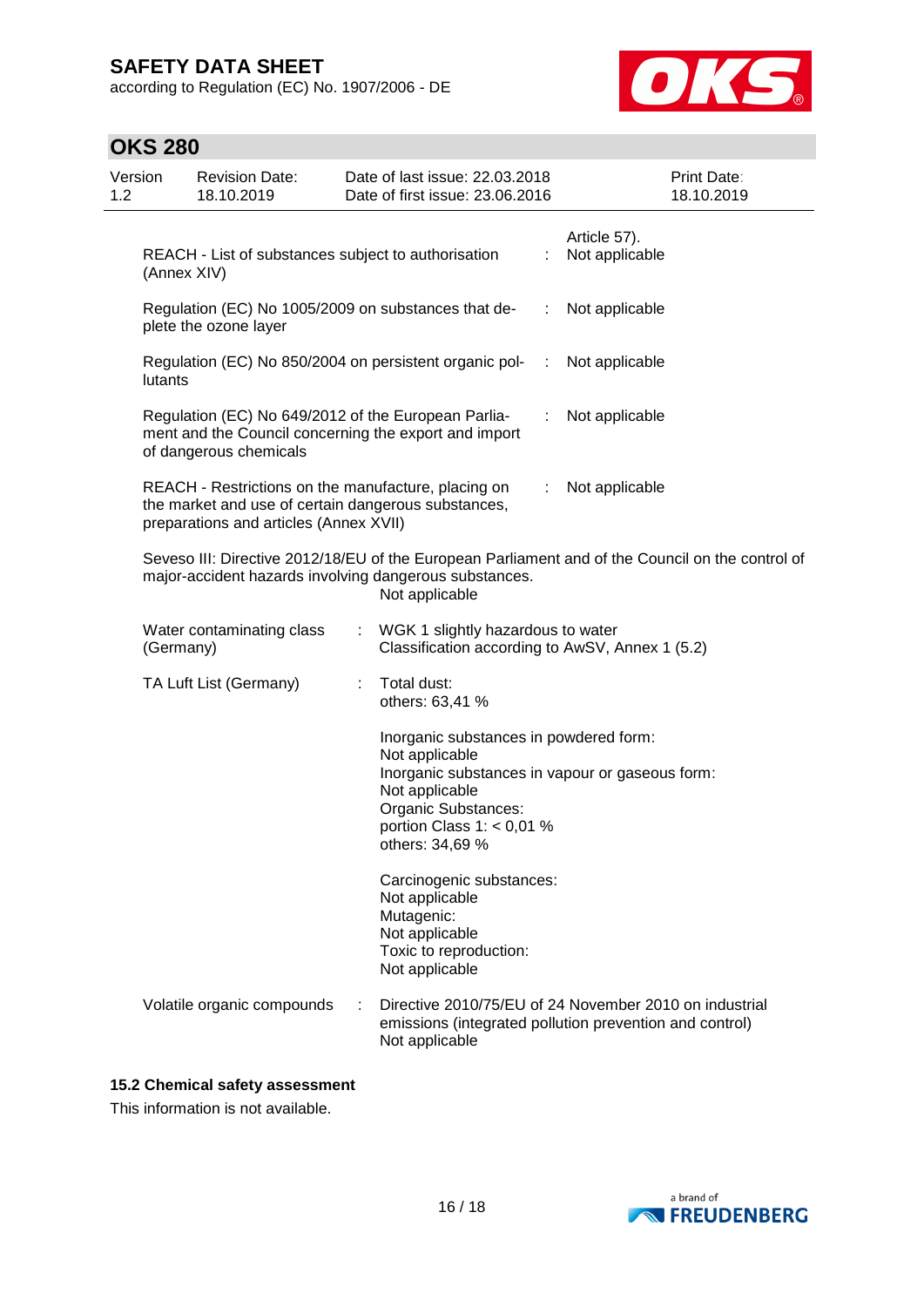according to Regulation (EC) No. 1907/2006 - DE



### **OKS 280**

| Version | Revision Date: | Date of last issue: 22,03,2018  | <b>Print Date:</b> |
|---------|----------------|---------------------------------|--------------------|
| 1.2     | 18.10.2019     | Date of first issue: 23,06,2016 | 18.10.2019         |

#### **SECTION 16: Other information**

#### **Full text of other abbreviations**

Note L **interpollar interpretation as a carcinogen need not apply if it can be** shown that the substance contains less than 3 % DMSO extract as measured by IP 346 "Determination of polycyclic aromatics in unused lubricating base oils and asphaltene free petroleum fractions - Dimethyl sulphoxide extraction refractive index method", Institute of Petroleum, London. This note applies only to certain complex oil-derived substances in Part 3. DE TRGS 900 : Germany. TRGS 900 - Occupational exposure limit values. DE TRGS 900 / AGW : Time Weighted Average

ADN - European Agreement concerning the International Carriage of Dangerous Goods by Inland Waterways; ADR - European Agreement concerning the International Carriage of Dangerous Goods by Road; AICS - Australian Inventory of Chemical Substances; ASTM - American Society for the Testing of Materials; bw - Body weight; CLP - Classification Labelling Packaging Regulation; Regulation (EC) No 1272/2008; CMR - Carcinogen, Mutagen or Reproductive Toxicant; DIN - Standard of the German Institute for Standardisation; DSL - Domestic Substances List (Canada); ECHA - European Chemicals Agency; EC-Number - European Community number; ECx - Concentration associated with x% response; ELx - Loading rate associated with x% response; EmS - Emergency Schedule; ENCS - Existing and New Chemical Substances (Japan); ErCx - Concentration associated with x% growth rate response; GHS - Globally Harmonized System; GLP - Good Laboratory Practice; IARC - International Agency for Research on Cancer; IATA - International Air Transport Association; IBC - International Code for the Construction and Equipment of Ships carrying Dangerous Chemicals in Bulk; IC50 - Half maximal inhibitory concentration; ICAO - International Civil Aviation Organization; IECSC - Inventory of Existing Chemical Substances in China; IMDG - International Maritime Dangerous Goods; IMO - International Maritime Organization; ISHL - Industrial Safety and Health Law (Japan); ISO - International Organisation for Standardization; KECI - Korea Existing Chemicals Inventory; LC50 - Lethal Concentration to 50 % of a test population; LD50 - Lethal Dose to 50% of a test population (Median Lethal Dose); MARPOL - International Convention for the Prevention of Pollution from Ships; n.o.s. - Not Otherwise Specified; NO(A)EC - No Observed (Adverse) Effect Concentration; NO(A)EL - No Observed (Adverse) Effect Level; NOELR - No Observable Effect Loading Rate; NZIoC - New Zealand Inventory of Chemicals; OECD - Organization for Economic Co-operation and Development; OPPTS - Office of Chemical Safety and Pollution Prevention; PBT - Persistent, Bioaccumulative and Toxic substance; PICCS - Philippines Inventory of Chemicals and Chemical Substances; (Q)SAR - (Quantitative) Structure Activity Relationship; REACH - Regulation (EC) No 1907/2006 of the European Parliament and of the Council concerning the Registration, Evaluation, Authorisation and Restriction of Chemicals; RID - Regulations concerning the International Carriage of Dangerous Goods by Rail; SADT - Self-Accelerating Decomposition Temperature; SDS - Safety Data Sheet; SVHC - Substance of Very High Concern; TCSI - Taiwan Chemical Substance Inventory; TRGS - Technical Rule for Hazardous Substances; TSCA - Toxic Substances Control Act (United States); UN - United Nations; vPvB - Very Persistent and Very Bioaccumulative

#### **Further information**